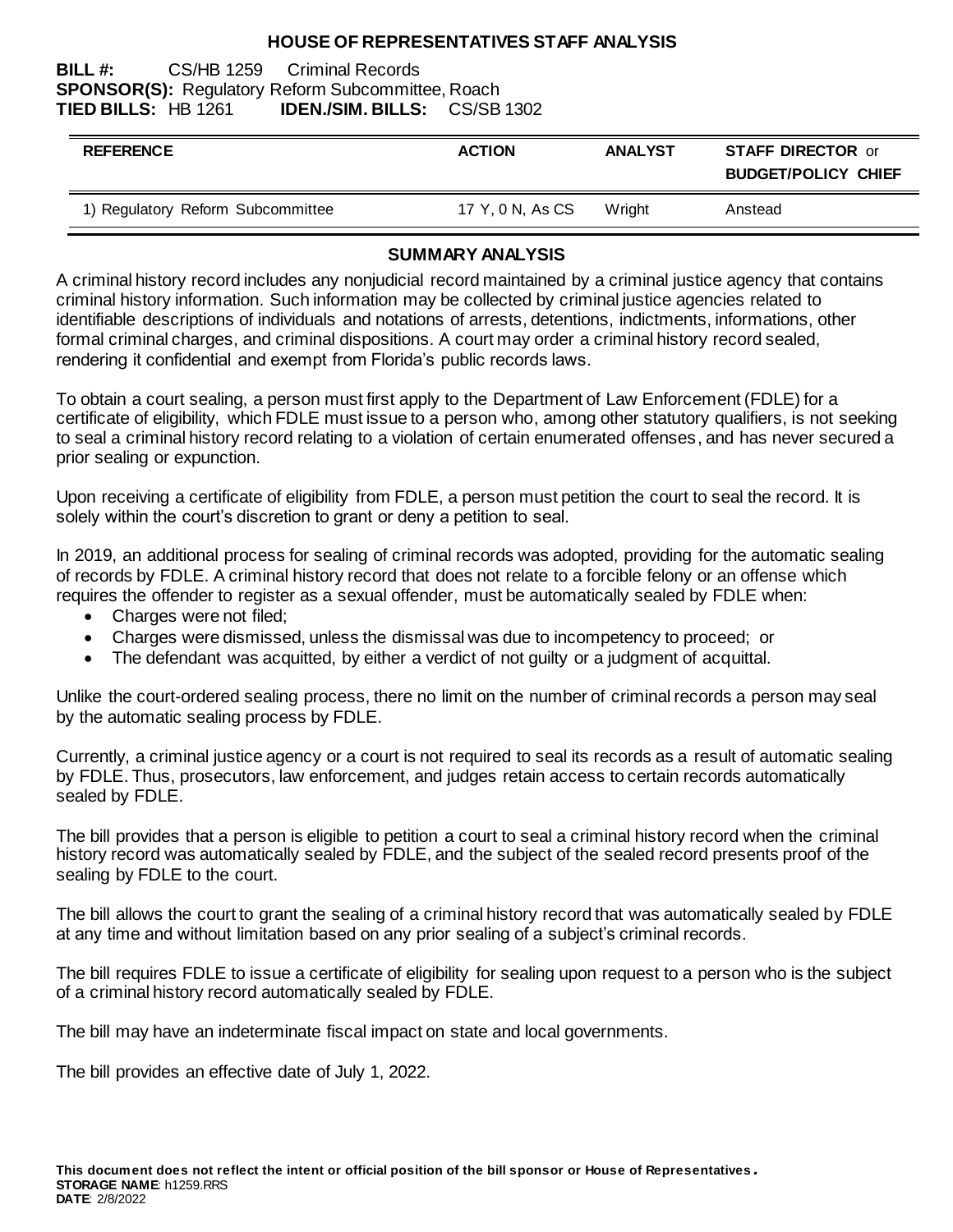### **FULL ANALYSIS**

# **I. SUBSTANTIVE ANALYSIS**

# A. EFFECT OF PROPOSED CHANGES:

# **Sealing of Criminal History Records**

A criminal history record includes any nonjudicial record maintained by a criminal justice agency<sup>1</sup> that contains criminal history information.<sup>2</sup> Criminal history information is information collected by criminal justice agencies consisting of identifiable descriptions of individuals and notations of arrests, detentions, indictments, informations, other formal criminal charges, and criminal dispositions.<sup>3</sup>

### *Sealing*

A court may order a criminal history record sealed,<sup>4</sup> rendering it confidential and exempt from Florida's public records laws.<sup>5</sup> Only the following may access a sealed criminal history record:

- The subject of the record:
- His or her attorney;
- Criminal justice agencies for criminal justice purposes;
- Judges in the state courts system for assisting in their case-related decision-making responsibilities; and
- Certain enumerated entities<sup>6</sup> for licensing, access authorization, and employment purposes.<sup>7</sup>

Upon sealing of a criminal history record, the subject of the record may lawfully deny or fail to acknowledge the arrests covered by the sealed record, with exceptions for certain state employment positions, professional licensing purposes, purchasing a firearm, applying for a concealed weapons permit, seeking expunction, or if the subject is a defendant in a criminal prosecution.<sup>8</sup>

A criminal history record is not eligible for court-ordered sealing if it relates to:

- $\bullet$  Sexual misconduct;<sup>9</sup>
- $\bullet$  Illegal use of explosives;<sup>10</sup>
- $\bullet$  Terrorism;<sup>11</sup>
- $\bullet$  Murder;<sup>12</sup>
- Manslaughter or homicide; $13$

 $\overline{a}$ 

**STORAGE NAME**: h1259.RRS **PAGE: 2 DATE**: 2/8/2022 S. 943.059(4)(a), F.S. 8 *Id.* Ss. 393.135, 394.4593, and 916.1075, F.S. Ch. 552, F.S. S. 775.30, F.S. Ss. 782.04, 782.065, and 782.09, F.S. Ss. 782.07, 782.071, and 782.072, F.S.

<sup>1</sup> Criminal justice agencies include the court, the Department of Law Enforcement (FDLE), the Department of Juvenile Justice (DJJ), components of the Department of Children and Families (DCF), and other governmental agencies that administrate criminal justice. S. 943.045(11), F.S.

<sup>2</sup> S. 943.045(6), F.S.

 $3$  S. 943.045(5), F.S.

<sup>4</sup> S. 943.059, F.S.

<sup>5</sup> Ss. 943.059(4) and 119.07(1), F.S.; Art. I, s. 24(a), Fla. Const.

<sup>6</sup> Enumerated entities include criminal justice agencies, The Florida Bar, the Department of Children and Families, the Division of Vocational Rehabilitation within the Department of Education, the Agency for Health Care Administration, the Agency for Persons with Disabilities, the Department of Health, the Department of Elderly Affairs, the Department of Juvenile Justice, the Department of Education, a district school board, a university laboratory school, a charter school, a private or parochial school, a local governmental entity that licenses child care facilities, the Division of Insurance Agent and Agency Services within the Department of Financial Services, and the Bureau of License Issuance of the Division of Licensing within the Department of Agriculture and Consumer Services.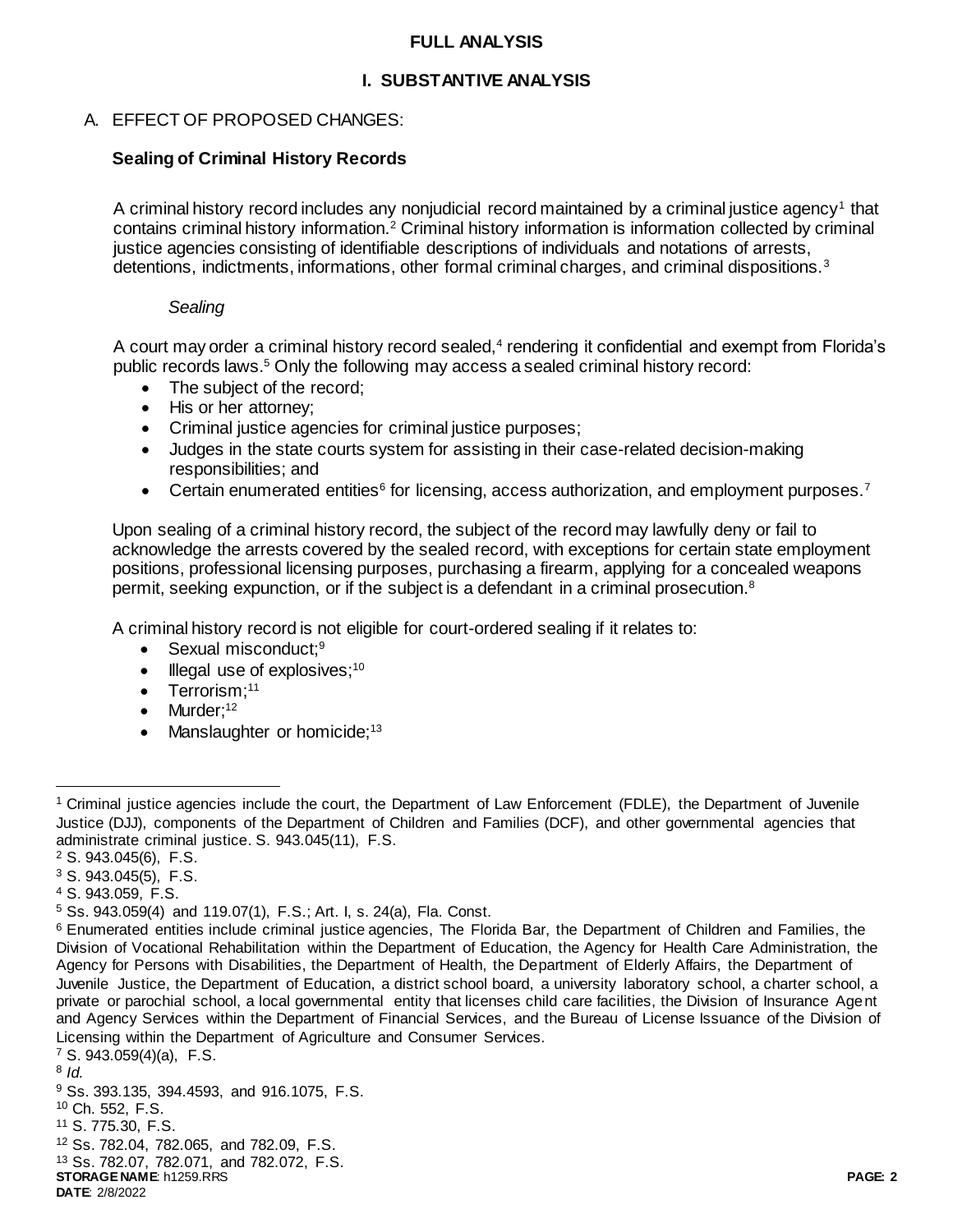- Assault<sup>14</sup> or battery<sup>15</sup> of one family or household member by another family or household member:<sup>16</sup>
- Aggravated assault; $17$
- Felony battery, domestic battery by strangulation, or aggravated battery;<sup>18</sup>
- Stalking or aggravated stalking;<sup>19</sup>
- $\bullet$  Luring or enticing a child:<sup>20</sup>
- $\bullet$  Human trafficking;<sup>21</sup>
- Kidnapping or false imprisonment; $^{22}$
- $\bullet$  Sexual battery, unlawful sexual activity with a minor, or female genital mutilation;<sup>23</sup>
- Procuring a person under the age of 18 for prostitution; $^{24}$
- Lewd or lascivious offenses committed upon or in the presence of persons less than 16 years of age; $25$
- $\bullet$  Arson;<sup>26</sup>

 $\overline{a}$ 

- $\bullet$  Burglary of a dwelling;  $27$
- Voyeurism or video voveurism:<sup>28</sup>
- Robbery or robbery by sudden snatching; $^{29}$
- Carjacking; $30$
- $\bullet$  Home invasion robbery; $31$
- $\bullet$  A violation of the Florida Communications Fraud Act;<sup>32</sup>
- Abuse of an elderly person or disabled adult or aggravated abuse of an elderly person or disabled adult: $33$
- Lewd or lascivious offenses committed upon or in the presence of an elderly or disabled person;<sup>34</sup>
- Child abuse or aggravated child abuse; $35$
- $\bullet$  Sexual performance by a child;<sup>36</sup>
- $\bullet$  Offenses by public officers and employees;  $37$
- $\bullet$  Certain acts in connection with obscenity;  $38$
- A violation of the Computer Pornography and Child Exploitation Prevention Act;<sup>39</sup>
- $\bullet$  Selling or buying of minors;  $40$

#### **STORAGE NAME**: h1259.RRS **PAGE: 3 DATE**: 2/8/2022 <sup>14</sup> S. 784.011, F.S. <sup>15</sup> S. 784.03, F.S. <sup>16</sup> S. 741.28(3), F.S. <sup>17</sup> S. 784.021, F.S. <sup>18</sup> Ss. 784.03, 784.041, and 784.045, F.S. <sup>19</sup> S. 784.048, F.S. <sup>20</sup> S. 787.025, F.S. <sup>21</sup> S. 787.06, F.S. <sup>22</sup> Ss. 787.01 and 787.02, F.S. <sup>23</sup> Ch. 794, F.S. <sup>24</sup> S. 796.03, F.S. (2013) (repealed by ch. 2014-160, §10, Laws of Fla.). <sup>25</sup> S. 800.04, F.S. <sup>26</sup> S. 806.01, F.S. <sup>27</sup> S. 810.02, F.S. <sup>28</sup> Ss. 810.14 and 810.145, F.S. <sup>29</sup> Ss. 812.13 and 812.131, F.S. <sup>30</sup> S. 812.133, F.S. <sup>31</sup> S. 812.135, F.S. <sup>32</sup> S. 817.034, F.S. <sup>33</sup> S. 825.102, F.S. <sup>34</sup> S. 825.1025, F.S. <sup>35</sup> S. 827.03, F.S. <sup>36</sup> S. 827.071, F.S. <sup>37</sup> Ch. 839, F.S. <sup>38</sup> S. 847.0133, F.S. <sup>39</sup> S. 893.0135, F.S. <sup>40</sup> S. 847.0145, F.S.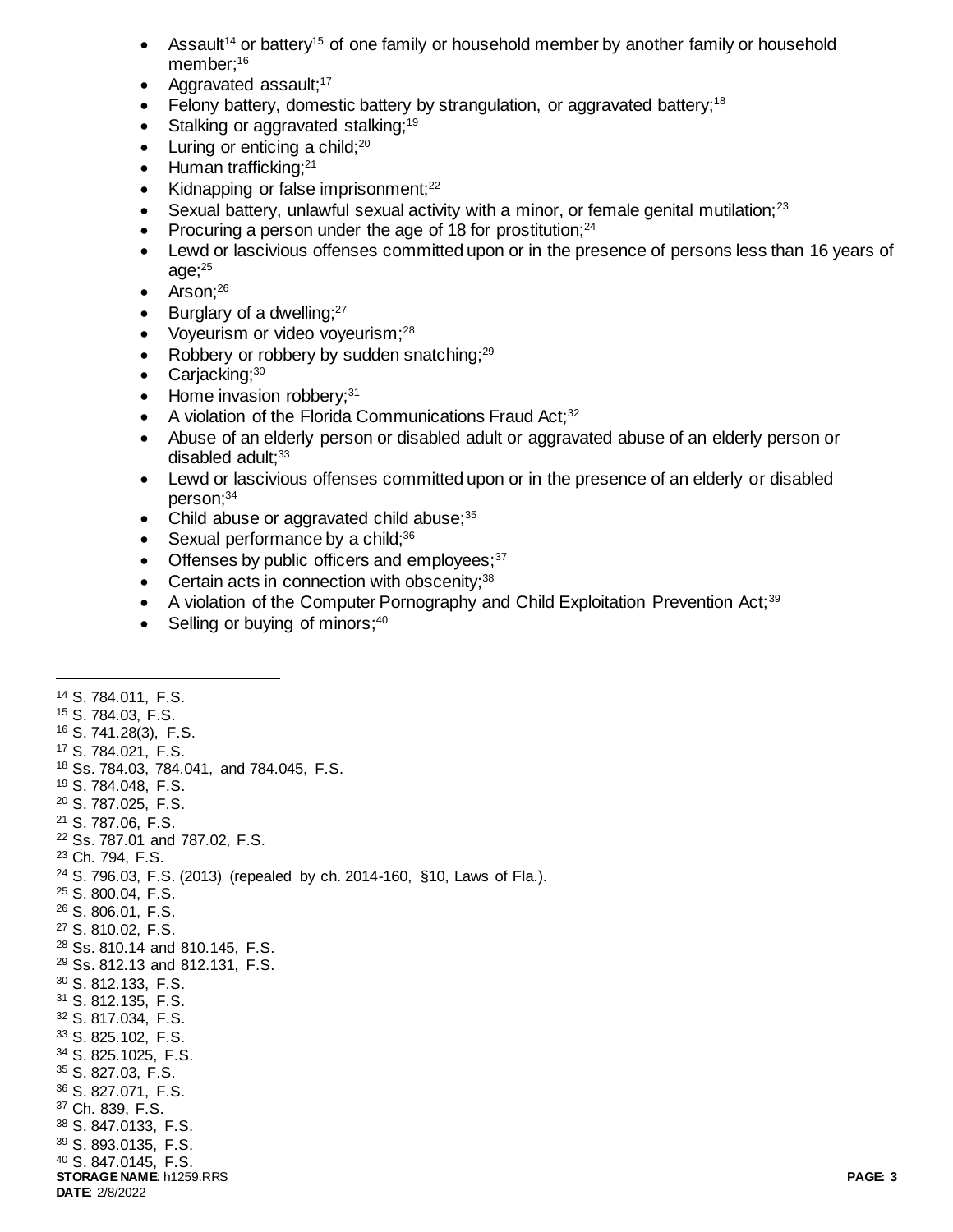- Aircraft piracy;<sup>41</sup>
- Manufacturing a controlled substance;<sup>42</sup>
- Drug trafficking; $43$  or
- Any violation specified as a predicate offense for registration as a sexual predator<sup>44</sup> or sexual offender.<sup>45</sup>

To obtain a court-ordered sealing, a person must first apply to the Department of Law Enforcement (FDLE) for a certificate of eligibility, which FDLE must issue to a person who:

- Has submitted a certified copy of the charge disposition he or she seeks to seal;
- Is not seeking to seal a criminal history record relating to a violation of certain enumerated offenses;
- Has never, prior to filing the application for a certificate of eligibility, been either:
	- $\circ$  Adjudicated guilty of any criminal offense or comparable ordinance violation; or
	- o Adjudicated delinquent of certain enumerated crimes as a juvenile.
- Has not been adjudicated quilty or delinquent for committing any of the acts stemming from the arrest or alleged criminal activity to which the petition to seal pertains;
- Has never secured a prior sealing or expunction; and
- Is no longer under court supervision related to the disposition of the arrest or alleged criminal activity to which the petition to seal pertains.<sup>46</sup>

Upon receiving a certificate of eligibility from FDLE, a person must petition the court to seal the record.<sup>47</sup> A complete petition contains both a valid certificate of eligibility, issued within the previous 12 months, and a sworn statement from the petitioner attesting to his or her eligibility.<sup>48</sup> It is solely within the court's discretion to grant or deny a petition to seal. $49$ 

# *Automatic Sealing by FDLE*

In 2019, an additional process for sealing of criminal records was adopted by the Florida Legislature. It provides for the automatic sealing of certain criminal history records by FDLE.

FDLE must automatically seal a criminal history record if the record does not result from an indictment, information, or other charging document for a forcible felony<sup>50</sup> or for an offense which requires the offender to register as a sexual offender<sup>51</sup> when:<sup>52</sup>

- Charges were not filed;
- Charges were dismissed, unless the dismissal was due to incompetency to proceed;<sup>53</sup> or
- The defendant was acquitted, by either a verdict of not guilty or a judgment of acquittal.

- <sup>42</sup> Ch. 893, F.S.
- <sup>43</sup> S. 893.135, F.S.
- <sup>44</sup> S. 775.21, F.S.
- <sup>45</sup> S. 943.0535, F.S.
- <sup>46</sup> S. 943.059(2), F.S.
- <sup>47</sup> *Id.*

 $\overline{a}$ 

- <sup>48</sup> S. 943.059(1), F.S.
- <sup>49</sup> S. 943.059, F.S.

<sup>50</sup> Forcible felonies include treason; murder; manslaughter; sexual battery; carjacking; home-invasion robbery; robbery; burglary; arson; kidnapping; aggravated assault; aggravated battery; aggravated stalking; aircraft piracy; unlawful throwing, placing, or discharging of a destructive device or bomb; and any other felony which involves the use or threat of physical force or violence against any individual. S. 776.08, F.S.

 $51$  Conviction for an offense enumerated in s. 943.0435(1)(h)1.a.(I), F.S., requires the offender to register as a sexual offender.

<sup>52</sup> S. 943.0595(2)(a), F.S.

**STORAGE NAME**: h1259.RRS **PAGE: 4 DATE**: 2/8/2022 <sup>53</sup> A defendant is incompetent to proceed when he or she is unable to consult with counsel with a reasonable degree of rational understanding or does not have a rational and factual understanding of the pending proceedings. Fla. R. Crim. P. 3.211; *Dusky v. United States*, 362 U.S. 402 (1960). Section 916.145, F.S., requires a court to dismiss the charges against a defendant who has been adjudicated incompetent to proceed due to mental illness under certain circumstances. Section 985.19, F.S., requires a court to dismiss the delinquency petition of a minor under certain circumstances.

<sup>41</sup> S. 860.16, F.S.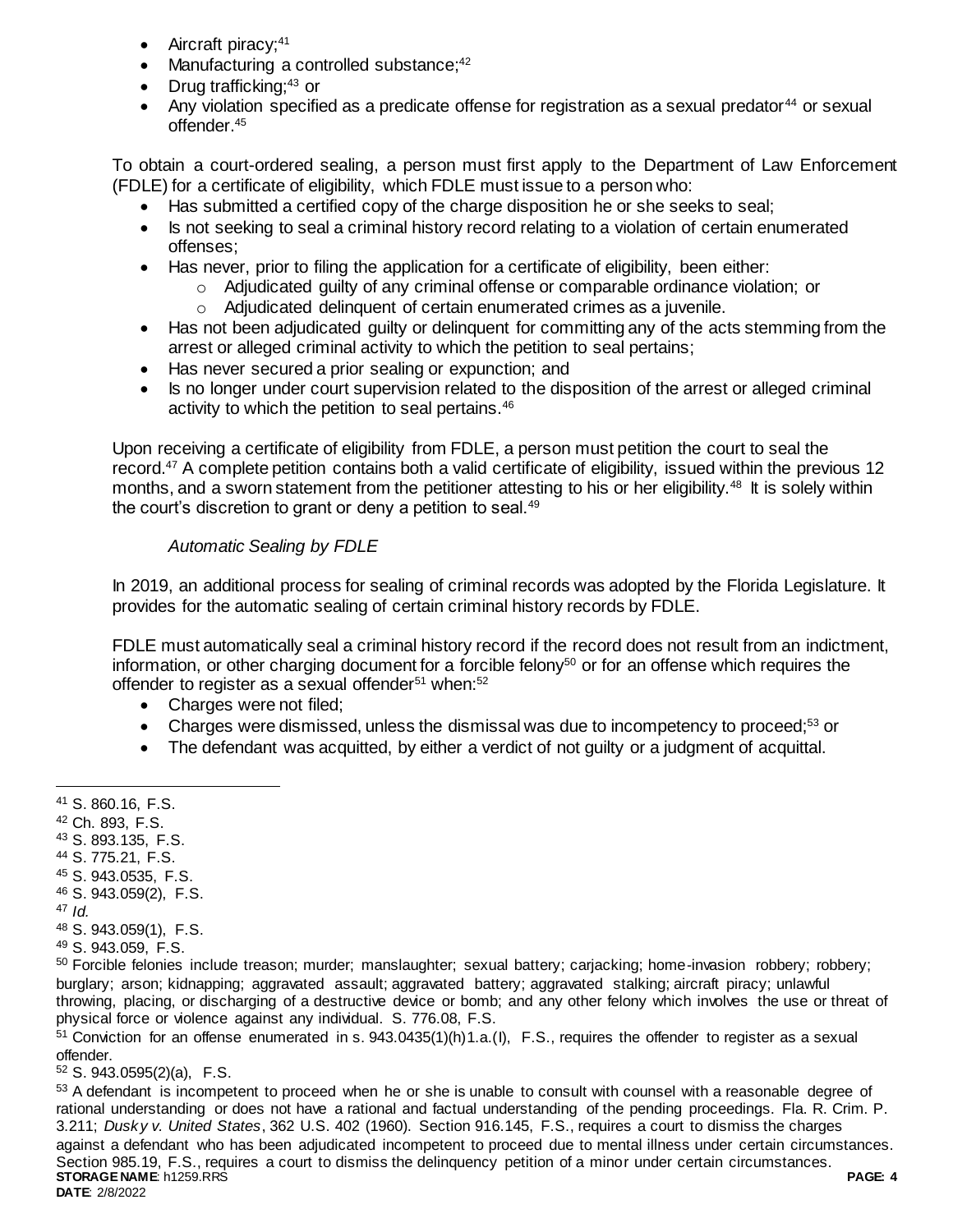Unlike the court-ordered sealing process, automatic sealing is not contingent on the person's prior criminal history. A prior adjudication of guilt does not disqualify an applicant. Additionally, there is no limit on the number of sealings a person may receive by this process.<sup>54</sup>

However, if the criminal history record is an indictment, information, or other charging document for a forcible felony or a sexual offender offense, the record is not eligible for automatic sealing.<sup>55</sup>

Currently, a criminal justice agency or a court is not required to seal its records as a result of automatic sealing.<sup>56</sup> Thus, certain government agencies, prosecutors, law enforcement, and judges retain access to a record automatically sealed by FDLE.<sup>57</sup>

### **Separation of Powers**

Article II, section 3 of the Florida Constitution, known as the "separation of powers doctrine," provides that "no person belonging to one branch shall exercise any powers appertaining to either of the other branches unless expressly provided [in the constitution]." The Florida Constitution vests legislative power in the legislative branch, executive power in the executive branch, and judicial power in the judicial branch.<sup>58</sup>

Generally, the legislature has the power to enact substantive law for which courts are established to administer, while the Florida judiciary has the power to enact procedural law.<sup>59</sup> Substantive law is that which defines, creates, or regulates rights, which may be enforced by the judiciary.<sup>60</sup> In contrast, procedural law is the form, manner, or means by which substantive law is implemented, including all rules governing the parties, their counsel and the court throughout the progress of the case from the time of its initiation until final judgment and its execution; it may be described as the "machinery of the judicial process as opposed to the product thereof."<sup>61</sup> However, the legislature can repeal rules of court by general law enacted by a two-thirds vote of the members of each house, but the legislature may not amend or supersede such rules.<sup>62</sup>

## **Effect of the Bill**

The bill provides that a person is eligible to petition a court to seal a criminal history record when the criminal history record was automatically sealed by FDLE, and the subject of the sealed record presents proof of the sealing by FDLE to the court.

The bill allows the court to grant the sealing of a criminal history record that was automatically sealed by FDLE at any time and without limitation based on any prior sealing by FDLE of a subject's criminal records.

The bill requires FDLE to issue a certificate of eligibility for sealing upon request to a person who is the subject of a criminal history record automatically sealed by FDLE.

The bill provides an effective date of July 1, 2022.

## B. SECTION DIRECTORY:

**Section 1:** Amends s. 943.059, F.S.; relating to when a court may seal a record.

l

<sup>54</sup> S. 943.0595(2)(b), F.S.

<sup>55</sup> S. 943.0595(2)(a), F.S.

<sup>56</sup> S. 943.0595(3)(b), F.S.

<sup>57</sup> S. 943.0595(3)(c), F.S.

<sup>58</sup> Art. III, IV, and V, Fla. Const.

<sup>59</sup> Art. III and V, Fla. Const.; *DeLisle v. Crane Co.*, 258 So. 3d 1219 (Fla. 2018).

<sup>60</sup> *DeLisle*, 259 So. 3d at 1224.

<sup>61</sup> *Id.* at 1224; *In re Florida Rules of Criminal Procedure*, 272 So. 2d 65 (Fla. 1972).

**STORAGE NAME**: h1259.RRS **PAGE: 5** <sup>62</sup> *In re Clarification of Fla. Rules of Practice and Procedure,* 281 So. 2d 204 (Fla. 1973).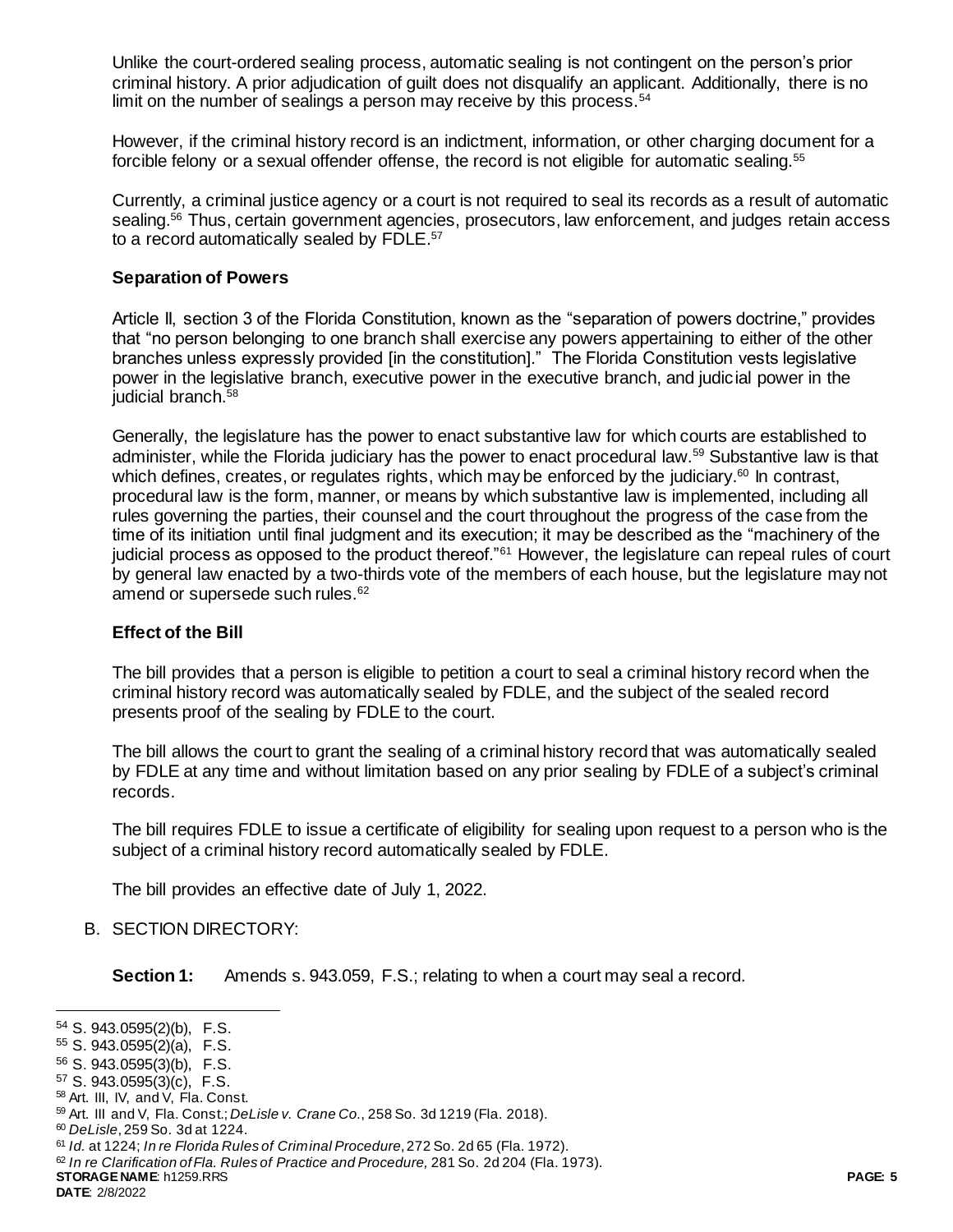**Section 2:** Provides an effective date.

# **II. FISCAL ANALYSIS & ECONOMIC IMPACT STATEMENT**

- A. FISCAL IMPACT ON STATE GOVERNMENT:
	- 1. Revenues:

FDLE provided the following estimate based on a similar Senate bill:<sup>63</sup>

Requiring FDLE to issue a certificate of eligibility would result in an application process. Assuming FDLE adopts the same application rules as outlined for relief under court-ordered sealing laws, there would be a processing fee of \$75 per application. Based on 24,015 estimated new applications for processing, FDLE would collect approximately \$1.8 million in new fees. If there is no application fee applied, there no revenue would be generated.

2. Expenditures:

FDLE provided the following estimate based on a similar Senate bill:<sup>64</sup>

FDLE estimated that it will need 60 additional full time employees (FTEs) totaling \$4,142,020 (\$3,869,260 recurring) and approximately \$147,000 to modify existing IT systems necessary to implement the changes related to a similar Senate bill.

- B. FISCAL IMPACT ON LOCAL GOVERNMENTS:
	- 1. Revenues:

**None** 

2. Expenditures:

There may be an increase in requests to courts for sealing of records, and therefore an increase in workload.

C. DIRECT ECONOMIC IMPACT ON PRIVATE SECTOR:

None.

D. FISCAL COMMENTS:

None.

## **III. COMMENTS**

- A. CONSTITUTIONAL ISSUES:
	- 1. Applicability of Municipality/County Mandates Provision:

Not applicable. This bill does not appear to affect county or municipal governments.

2. Other:

None.

B. RULE-MAKING AUTHORITY:

None.

 $\overline{a}$ 

**STORAGE NAME**: h1259.RRS **PAGE: 6**

<sup>63</sup> Florida Department of Law Enforcement, Agency Analysis of 2022 Senate Bill 1302, p. 3 (Jan. 13, 2022). <sup>64</sup> *Id*. at 3-5.